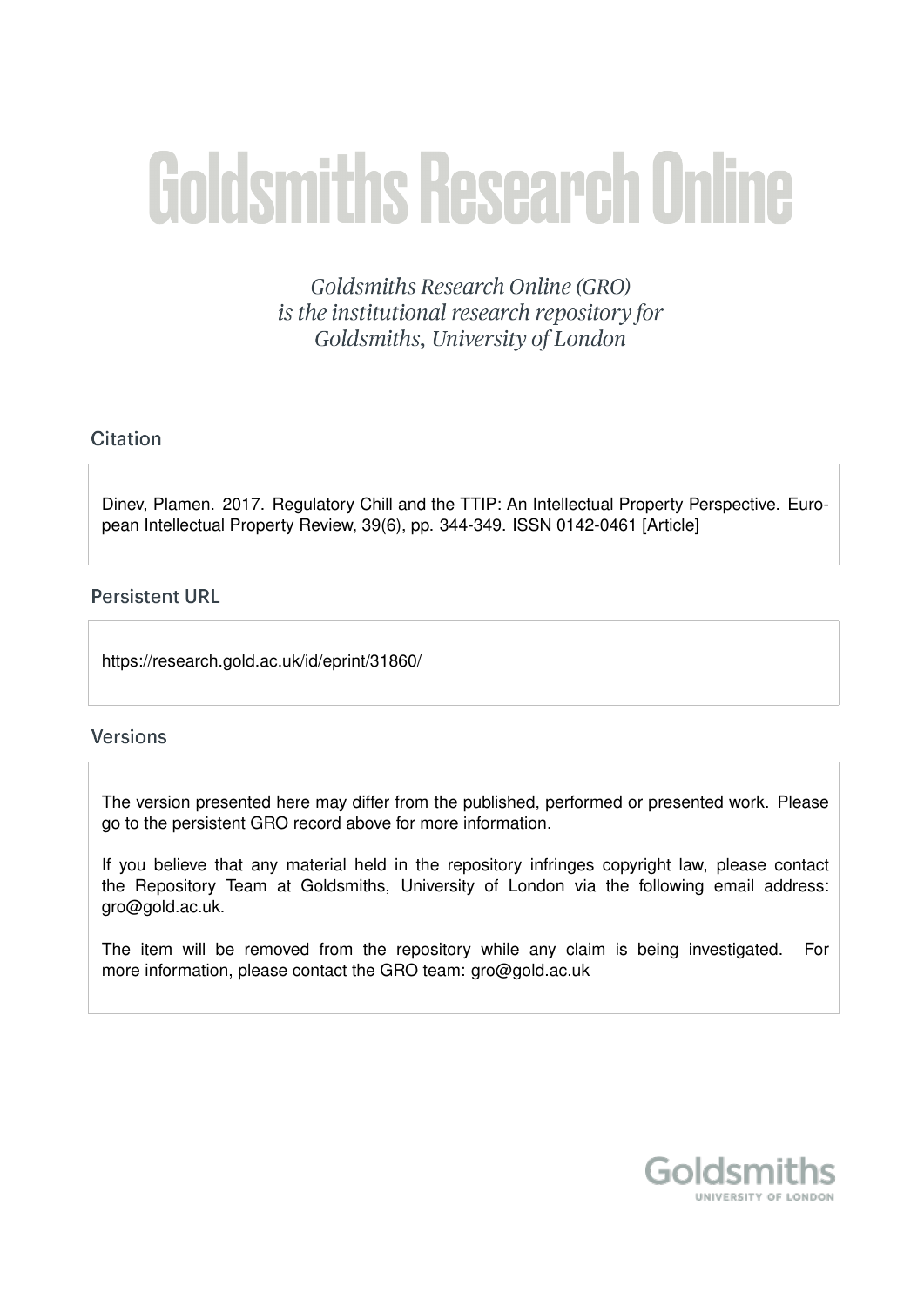*This is a pre-copyedited, author-produced version of an article accepted for publication in European Intellectual Property Review following peer review. The published version is available online on Westlaw:*

*Plamen Dinev, 'Regulatory chill and the TTIP: an intellectual property perspective' (2017) 39(6) European Intellectual Property Review 344–349*

# **REGULATORY CHILL AND THE TTIP: AN INTELLECTUAL**

# **PROPERTY PERSPECTIVE**

Plamen Dinev

European Intellectual Property Review (2017) 39(6) 344

Journal Article

#### **INTRODUCTION**

Although it is unclear whether and when the Transatlantic Trade and Investment Partnership (TTIP) will be concluded, it has the potential to be the most significant international economic agreement of this century. It is currently being negotiated by two of the world's top economic powerhouses which combined together represent nearly half of all GDP worldwide, namely the EU and the US. $<sup>1</sup>$  In addition to its free trade provisions, the TTIP is also expected</sup> to feature an investment chapter. While the EU as an institution is a newcomer to the international investment law scene, it has the potential to be a key player given the longstanding traditions of its Member States for concluding International Investment Agreements  $(IIA)^2$  and the collective power they now enjoy at the negotiating table. However, concerns about including investor-state dispute settlement (ISDS) provisions in the EU's IIAs were expressed shortly after the Lisbon Treaty came into force<sup>3</sup> and ISDS has also proven to be one of the most contentious issues in the TTIP negotiations. Specific concerns have been expressed about the risk of regulatory chill.<sup>4</sup> Advocates of this theory argue that ISDS

<sup>1</sup> V. De Beaufort, "The European Union and the new face(s) of international trade" (2015) 1 *International Business Law Journal* 39, 50.

<sup>2</sup> IIAs include Bilateral Investment Treaties (BIT) as well as other agreements which govern cross-border investment protection, such as Free Trade Agreements (FTA) featuring an investment chapter.

<sup>3</sup>European Parliament Resolution 2010/2203(INI) of 6 April 2011 on the future European international investment policy P7 TA(2011)0141, para 31.

 $4\overline{\text{G}}$ . Van Harten, "A report on the flawed proposals for investor-state dispute settlement (ISDS) in TTIP and CETA" (2015) 11(4) *Osgoode Legal Studies Research Paper No* 16, 7.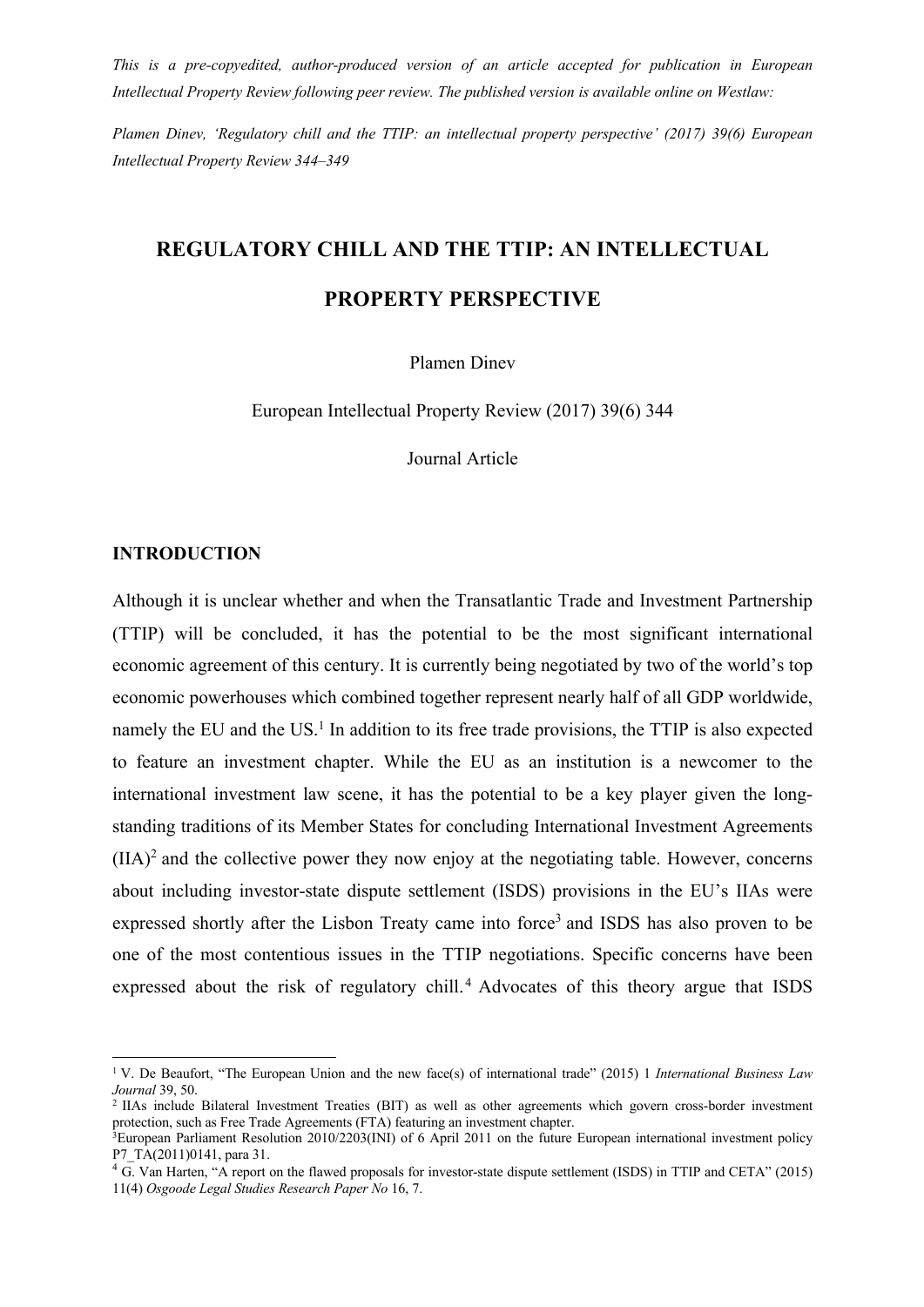restricts the freedom of governments to implement policies and legislation due to the possibility that private companies may take them to an international investment tribunal.5

Even though the alleged risk of regulatory chill concerns a number of areas, this paper will examine the issue from an intellectual property (IP) law perspective. This is important as while IP rights were hardly ever targeted by ISDS claims in the past, this is no longer the case. Claimants have recently begun using ISDS as a vehicle for challenging compliance with IP law and, as a result, IP has moved to the centre of ISDS discourse. This study will first provide a brief overview of ISDS in order to explain why it is an essential element of modern IIAs and why ISDS or similar provisions are likely to be included in the TTIP. It will then analyse the regulatory chill theory and the potential threat to policy space posed by the inclusion of ISDS in the TTIP with reference to some of the most controversial ISDS disputes involving IP law.

#### **INVESTOR-STATE DISPUTE SETTLEMENT**

While the substantive provisions of an IIA determine whether a certain measure breaches international investment law, procedural clauses such as ISDS regulate the enforcement aspects of the case. 6

#### **History**

The original aim of ISDS was to guarantee security to private investors in developing countries considered risky as their legal systems were less advanced or members of the judiciary were not completely independent from the government. Prior to ISDS, investment disputes were highly politicised as they involved direct confrontation between sovereign states.7 Since governments are cautious about initiating proceedings against each other due to political considerations, <sup>8</sup> this necessitated the development of a de-politicised dispute settlement mechanism independent of the diplomatic ties between countries.<sup>9</sup> ISDS thus came into being to ensure that substantive rights can be enforced directly before an international

<sup>5</sup> Ibid.

<sup>6</sup> House of Lords, "The Transatlantic Trade and Investment Partnership" (2014) *EU Committee*

*<sup>14</sup>th Report of Session* 2013-14 HL Paper 179, para 167.

<sup>7</sup> I. Shihata, "Towards a Greater Depoliticization of Investment Disputes: The Roles of ICSID and MIGA" (1986) 1 *ICSID Review* 1.

<sup>8</sup> J. Yackee, "Controlling the International Investment Law Agency" (2012) 53 *Harvard International Law Journal* 407.

<sup>9</sup> J. Weiler, "European hypocrisy: TTIP and ISDS" (2014) 25(4) *European Journal of International Law* 966.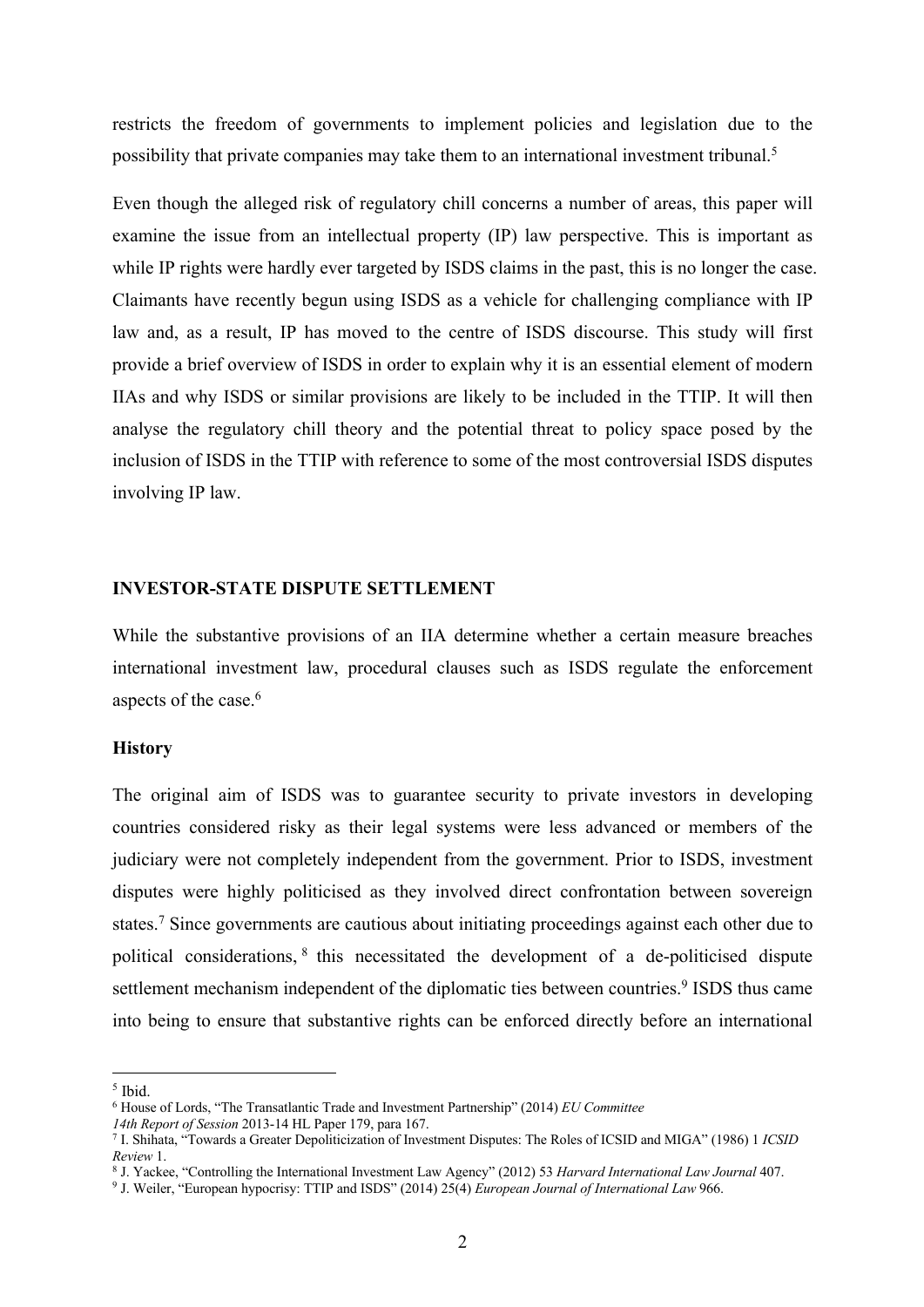tribunal10 and resolved two key deficiencies which plagued dispute settlement at the time: the unreliability of diplomatic protection and the inadequate effectiveness of domestic remedies.11 Nowadays, the usage of IIAs including ISDS provisions has expanded and is no longer confined to agreements between a developed and a developing country.<sup>12</sup> For example, ISDS was included in KAFTA13 and is expected to be included in the TTIP.

#### **Role and inclusion in the TTIP**

IIAs provide a legal framework for the protection of foreign investment by offering certainty and predictability. <sup>14</sup> Such protection includes, *inter alia*, fair and equitable treatment, nondiscrimination and adequate redress in the case of expropriation. ISDS plays a key role in ensuring that investors can enforce these rights reliably. Apart from the protection it provides to investors, ISDS is also an important tool for stimulating foreign investment. <sup>15</sup> This is a key reason why ISDS or a similar mechanism is expected to be included in the TTIP.

The Investment Court System recently proposed to be included in the TTIP appears to be very similar to traditional ISDS, although it is based on a permanent, court-like model and provides a number of improvements such as increased transparency, safeguards for governments and special provisions for small and medium-sized companies. <sup>16</sup> It is also reportedly faster, more cost efficient and, unlike traditional arbitration, allows appeals. While the ICS is likely to be a considerable improvement on conventional ISDS, given its enhanced democratic legitimacy and accountability, the two models are not inherently different as they are based on the same fundamental principles. The ICS could therefore be regarded as a modernised enforcement mechanism which addresses many of the concerns which have arisen in the past rather than a radically different system of investment dispute settlement.

<sup>11</sup> C. Tietje and F. Baetens, "The Impact of Investor-State Dispute Settlement (ISDS) in the Transatlantic Trade and Investment Partnership" (2014) Study prepared for the Minister for Foreign Trade and Development Cooperation, Ministry for Foreign Affairs, The Netherlands, Reference: MINBUZA-2014.78850, 22.

<sup>10</sup> S. Franck, "Foreign Direct Investment, Investment Treaty Arbitration and the Rule of Law" (2007) 19 *Global Business and Development Law* 337, 343.

<sup>&</sup>lt;sup>12</sup> J. Patton, "A Case For Investor-State Arbitration Under the Proposed Transatlantic Trade and Investment Partnership" (2014) 4(1) *The Arbitration* Brief 75, 77.

<sup>13</sup> Korea-Australia Free Trade Agreement (2014), *http://dfat.gov.au/trade/agreements/kafta/officialdocuments/Pages/default.aspx* [Accessed October 3 2016].

<sup>&</sup>lt;sup>14</sup> S. Martinić and M. Maljak, "Certain Controversial Issues of EU-US Trade Negotiations Leading to the Signing of the Transatlantic Trade and Investment Partnership (TTIP)" (2014) 10 *Croatian Yearbook of European Law and Policy* 341, 357. <sup>15</sup> A. Berger, M. Busse, P. Nunnenkamp & M. Roy, "More Stringent BITs, Less Ambiguous Effects on FDI? Not a BIT!" (2011) 112(3) *Economics Letters* 270.

<sup>&</sup>lt;sup>16</sup> European Commission, "Why the new EU proposal for an Investment Court System in TTIP is beneficial to both States and investors" (2015), *http://europa.eu/rapid/press-release\_MEMO-15-6060\_en.htm* [Accessed October 3 2016].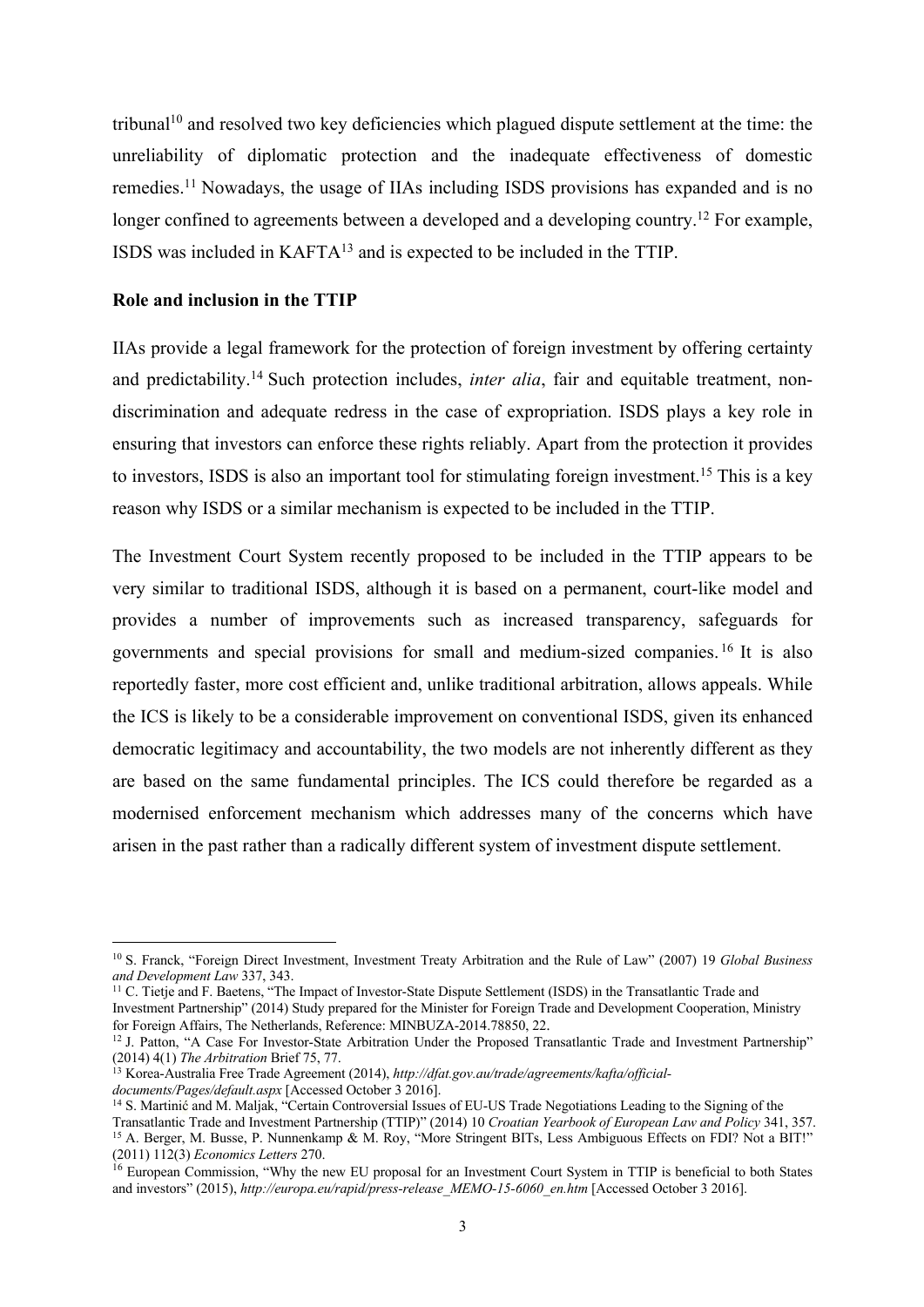#### **Compensation**

Compensation awarded to investors in ISDS cases is confined to monetary damages and tribunals cannot force states to alter or abandon their policies.17 However, while tribunals cannot theoretically compel a state to change a certain measure against their will, the pressure they can put on a government is tremendous. As the amount awarded may be extremely high, it could be argued that this may effectively lead to policy changes. This assertion is directly relevant to the regulatory chill theory which will be examined below.

#### **REGULATORY CHILL**

#### **What are the concerns?**

Perhaps the most fiercely criticised aspect of the inclusion of ISDS in the TTIP is the possibility of regulatory chill.18 Advocates of the regulatory chill theory argue that ISDS makes governments hesitant or reluctant to pass legislation and regulatory measures in order to avoid litigation before an investment tribunal.19 More specifically, it is claimed that the prospect of paying compensation<sup>20</sup> as well as potential reputational damage<sup>21</sup> may discourage a government from enacting various social measures.<sup>22</sup> Others have opposed such claims, arguing that the "literature supporting the contention that regulatory chill does exist is largely anecdotal and has not been adequately substantiated".<sup>23</sup> For example, Schill has argued that "investment treaties neither obstruct nor chill state regulation"24 and Soloway has dismissed claims that NAFTA is causing regulatory chill by highlighting the high amount of legislation in allegedly affected areas in Canada at the time.<sup>25</sup> While regulatory chill has been associated

 $25$  Soloway (2003) 1.

<sup>17</sup> F. Baetens, "Transatlantic Investment Treaty Protection – A Response to Poulsen, Bonnitcha and Yackee' (2015) *Paper No 4 in the CEPS-CTR project 'TTIP in the Balance' and CEPS Special Reports No* 103.

<sup>&</sup>lt;sup>18</sup> Although regulatory chill is not purely an ISDS issue and can be attributed to the entire international investment protection system, it is also commonly invoked as an argument *specifically* against ISDS; see, for instance, Australian Government, Department of Foreign Affairs and Trade, "Gillard Government Trade Policy Statement: Trading our way to More Jobs and Prosperity" (2014), *http://www.acci.asn.au/getattachment/b9d3cfae-fc0c-4c2a-a3df-3f58228daf6d/Gillard-Government-Trade-Policy-Statement.aspx* [Accessed October 3 2016].

<sup>19</sup> S. Spears, "The Quest for Policy Space in a New Generation of International Investment Agreements" (2010) 13(4) *Journal of International Economic Law* 1037, 1039*.*

<sup>&</sup>lt;sup>20</sup> J. Coe Jr and N. Rubins, "Regulatory expropriation and the Tecmed case: Context and contributions" in T. Weiler (eds), *International Investment Law and Arbitration: Leading cases from the ICSID, NAFTA, bilateral treaties and customary international law* (Cameron May, 2005) 599.

<sup>21</sup> A. Van Aaken, "Perils of success? The case of international investment protection" (2008) 9 *European Business Organization Law Review* 1, 14.

<sup>&</sup>lt;sup>22</sup>T. Voon and A. Mitchell, "Time to Quit? Assessing International Investment Claims Against Plain Tobacco Packaging in Australia" (2011) 4(3) *Journal of International Economic Law* 515, 524.

<sup>23</sup> J. Soloway, "NAFTA's Chapter 11: Investment protection, integration and the public interest" (2003) 9 *Choices* 1, 19.

<sup>24</sup> S. Schill, "Do investment treaties chill unilateral State regulation to mitigate climate change?" (2007) 24(5) *Journal of International Arbitration* 469, 470.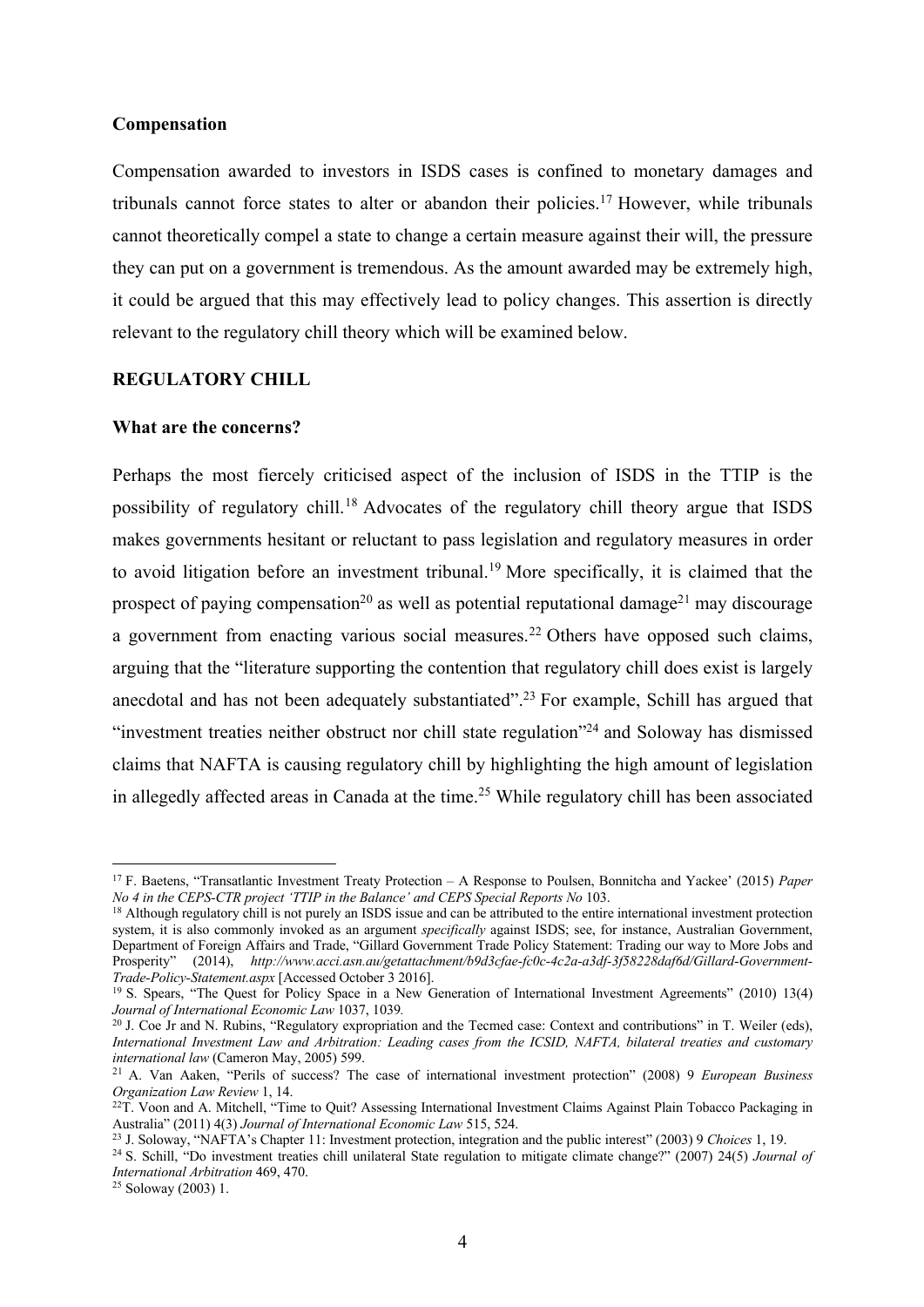with cases challenging both legislation and administrative measures, the vast majority of ISDS claims have been brought against the latter category.26

The explicit inclusion of IP rights in the Commission's draft text on the TTIP's investment chapter<sup>27</sup> indicates that IP law is an area likely to be affected by this issue. In the IP context, it is argued that regulatory chill "freezes IP policy and subordinates national welfare interests to the private expectations of a single foreign actor… [and] undermines the capacity of intellectual property law and policy to respond to dynamic shifts in the national or global technological frontier".28 Such claims, especially if substantiated, are particularly worrisome as IP is an area which has to be flexible enough to respond to constant technological and societal developments. Being unable to respond to such changes may not only stifle the implementation of more progressive IP legislation but it could also affect other areas such as health and environmental protection, as it will be explored below.

#### **Defining and assessing regulatory chill**

The problem with either proving or disproving the regulatory chill theory is that its exact meaning is arguably far from clear;<sup>29</sup>moreover, the chilling effect is very difficult to measure in practice.<sup>30</sup> Tienhaara has offered the following working definition:

In some circumstances, governments will respond to a high (perceived) threat of *investment arbitration by failing to enact or enforce bona fide regulatory measures (or by modifying measures to such an extent that their original intent is undermined or their effectiveness is severely diminished).* 31

Although this is a satisfactory and reasonably clear formulation, it could be argued that it is rather broad as it is evident that an actual threat is not required; a *perceived* threat will suffice. On the other hand, this could be seen as a fair expansion of the definition as the mere belief

*http://trade.ec.europa.eu/doclib/docs/2015/september/tradoc\_153807.pdf* [Accessed October 3 2016].

<sup>&</sup>lt;sup>26</sup> J. Caddel and N. Jensen, "Which Host Country Government Actors are Most Involved in Disputes with Foreign Investors?" (2014) *Columbia FDI Perspectives: Perspectives on topical foreign direct investment issues by the Vale Columbia Center on Sustainable International Investment No 120*, 2, *http://academiccommons.columbia.edu/catalog/ac:173529* [Accessed October 3 2016]. <sup>27</sup> European Commission, "Commission draft text TTIP – investment" (2015),

<sup>&</sup>lt;sup>28</sup> R. L. Okediji, "Is Intellectual Property "Investment"? Eli Lilly v. Canada and the International Intellectual Property System" (2014) 35(4) *University of Pennsylvania Journal of International Law* 1121, 1123. <sup>29</sup> Soloway (2003) 1.

<sup>&</sup>lt;sup>30</sup> K. Tienhaara, "Regulatory chill and the threat of arbitration: A view from political science" in C. Brown & K. Miles (eds), *Evolution in Investment Treaty Law and Arbitration* (Cambridge University Press, 2011) 607.

<sup>31</sup> Ibid, 610.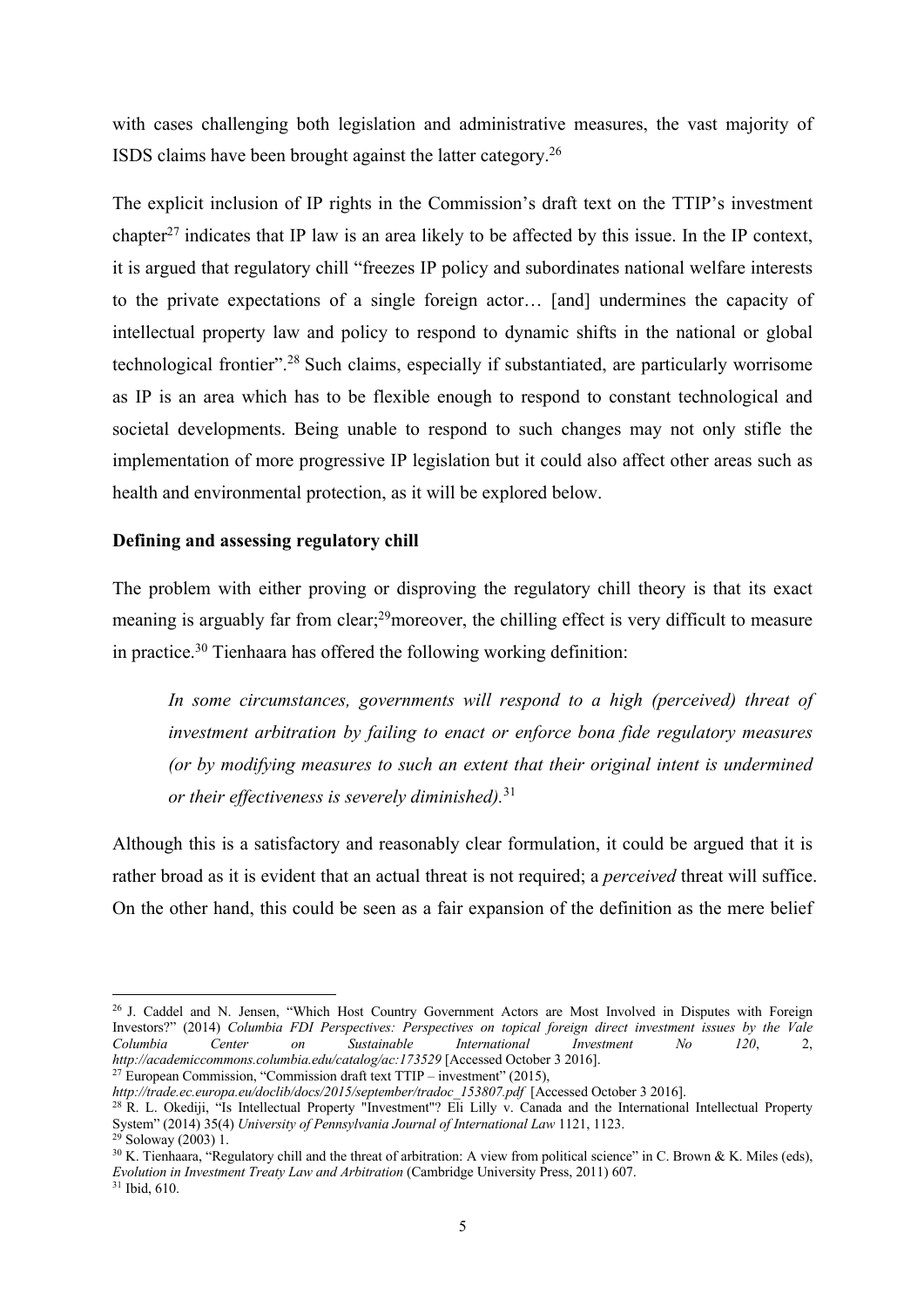that there might be ISDS litigation could determine whether a certain measure is abandoned or amended. 32

Regulatory chill has been further divided into different categories.33 *Anticipatory chill* refers to legislators or regulatory bodies being cautious of potential disputes before they even start drafting policy changes; *specific response chill* occurs when a specific measure is stopped once the decision-making body is made aware of the possibility of ISDS; *precedential chill*  involves situations where legislators or regulatory entities change a certain measure once a dispute has been resolved due to fear of new claims based on the pre-modified regulation.

All of these hypothetical scenarios can theoretically reduce a government's policy space and make it abandon certain measures. However, it could be argued that the reduction of regulatory freedom which the inclusion of ISDS in the TTIP may cause would be negligible when put in context, given that the EU's Member States have already voluntarily undertaken a variety of obligations which have decreased their sovereignty in return for something else. For example, both EU and ECHR membership limit their policy space to a considerable extent. Conversely, others may legitimately argue that as their regulatory freedom is already significantly reduced with or without ISDS in the TTIP, no further limitations should be imposed.

While the regulatory chill theory may intuitively seem convincing, it must be tested empirically.<sup>34</sup> Unfortunately, this is a difficult task as a significant part of the government's policy-making process is confidential and thus hard to assess. What is more, governments are likely to avoid publicly admitting that they have been dissuaded from making desired policy changes due to a threat of being sued by a private foreign investor.35 Such a confession is likely to undermine their credibility in the eyes of the public. Nevertheless, some government officials have made statements which have been interpreted by advocates of the regulatory chill theory as confirming it. For example, a legal advisor for the Sri Lankan Government expressly acknowledged the possibility of regulatory chill, $36$  although no specific examples were given. Additionally, Van Harten recently conducted confidential interviews with a

<sup>&</sup>lt;sup>32</sup> The inclusion of *bona fide* serves to filter out measures enacted solely with protectionism and discrimination in mind which would be illegitimate in any event.

<sup>&</sup>lt;sup>33</sup> Tietje and Baetens (2014) 41.

<sup>34</sup> L. Nottage, "The 'Anti-ISDS Bill' Before the Senate: What Future for Investor-State Arbitration in Australia?" (2015) 18 *International Trade and Business Law Review* 245, 293.

<sup>35</sup> Tienhaara (2011) 609.

<sup>&</sup>lt;sup>36</sup> A. Perera, "Technical assistance and capacity building: Lessons learned from experiences and the way forward" (2005) ICSID/OECD/UNCTAD Symposium – Making the Most of International Investment Agreements: A Common Agenda, https://www.oecd.org/investment/internationalinvestmentagreements/36055317.pdf [Accessed October 3 2016].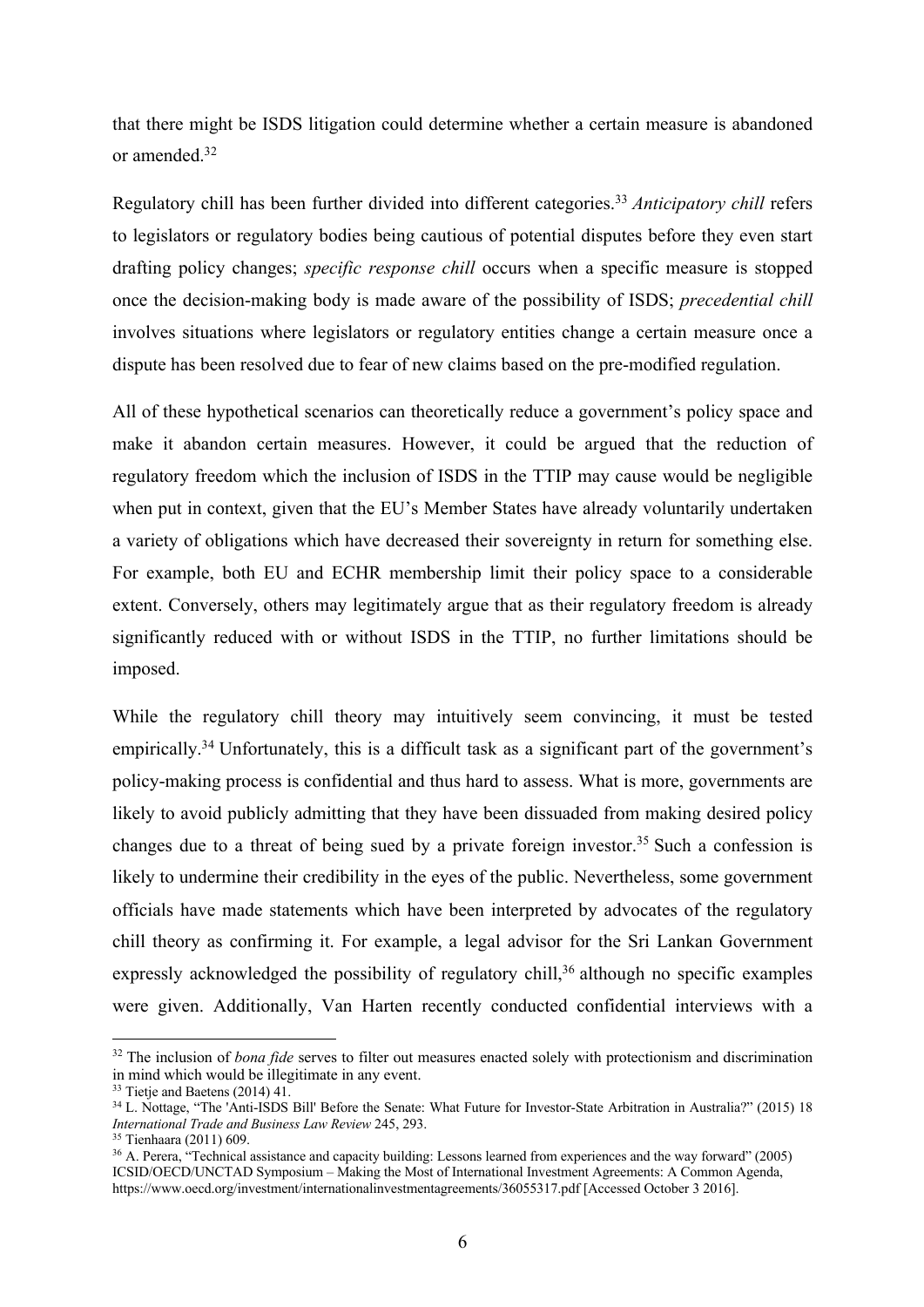number of government officials in Canada where the responses confirmed the existence of regulatory chill.37 While such evidence should be taken with a grain of salt considering that ISDS may be used as a scapegoat for officials' own failures, the potential risk should not be ignored. Further empirical research in this area is necessary and while there are no such studies directly aimed at the relationship between regulatory chill and IP, it would be interesting to see how the governments of Australia and Canada internally responded to *Philip Morris38* and *Eli Lilly39* which will be discussed below.

#### **IP disputes and TTIP implications**

Another way to examine the impact of regulatory chill on IP law is to look at the case law in this area. Interestingly, despite the fact that most modern IIAs include intellectual property rights as a type of protected investment, surprisingly few cases have focused on IP measures so far.<sup>40</sup> In recent years, rights holders have begun using ISDS as a vehicle for challenging IP legislation and some cases have attracted considerable attention. <sup>41</sup> For example, *Philip Morris v Australia* and *Philip Morris v Uruguav<sup>42</sup>* concerned plain packaging legislation and trademarks, *Eli Lilly v Canada* focused on patent revocation and *AHS v Niger43* dealt with unauthorised use of trademarks. Concerns about the impact of ISDS on IP law are therefore no longer merely theoretical. Questions have arisen as to whether IP should be regarded as an "investment" in the first place<sup>44</sup> and concerns have also been expressed about an "invasion of sovereignty" resulting from ISDS in the IP context.<sup>45</sup> It has been argued that due to the threat of ISDS disputes, governments may be unable to balance IP rights protection against other vital priorities such as public health or environmental law.<sup>46</sup> This section will briefly outline

<sup>&</sup>lt;sup>37</sup> G. Van Harten and D. Scott, "Investment Treaties and the Internal Vetting of Regulatory Proposals: A Case Study from Canada" (2016) 0 *Journal of International Dispute Settlement* 1.

<sup>38</sup> *Philip Morris Asia Ltd v Australia*, UNCITRAL, PCA Case. No. 2012-12, Written Notification of Claim (June 27, 2011).

<sup>&</sup>lt;sup>39</sup> Eli Lilly and Company v The Government of Canada, UNCITRAL, ICSID Case No. UNCT/14/2, Notice of Arbitration (September 12, 2013).

<sup>40</sup> M. Perkams and J. M. Hosking, "The Protection of Intellectual Property Rights through International Investment Agreements" (2009) 6(2) *Transnational Dispute Management* 1.

<sup>&</sup>lt;sup>41</sup> See S. Frankel, "Interpreting the Overlap of International Investment and Intellectual Property Law" (2016) 19 *Journal of International Economic Law* 121, 126; See also H. G. Ruse-Khan, "Challenging Compliance with International Intellectual Property Norms in Investor–state Dispute Settlement" (2016) 19 *Journal of International Economic Law* 241, 244.

<sup>42</sup> *Philip Morris Brand Sarl, Philip Morris Products SA and Abal Hermanos SA (Uruguay) v Oriental Republic of Uruguay*, ICSID Case No. ARB/10/7, Request for Arbitration (February 19, 2010).

<sup>43</sup> *AHS Niger and Menzies Middle East and Africa SA v Republic of* Niger, ICSID Case No. ARB/11/11, Award (July 15, 2013).

<sup>44</sup> Okediji (2014) 1121; *see also* L. McDonagh, "How the secret TTIP trade deal could enable companies to sue countries" (November 12, 2015) *The Conversation*, *https://theconversation.com/how-the-secret-ttip-trade-deal-could-enablecompanies-to-sue-countries-50543* [Accessed October 3, 2016].

<sup>&</sup>lt;sup>45</sup> C. M. Ho, "Sovereignty Under Siege: Corporate Challenges to Domestic Intellectual Property Decisions" (2015) 30 *Berkeley Technology Law Journal* 213. <sup>46</sup> Ibid.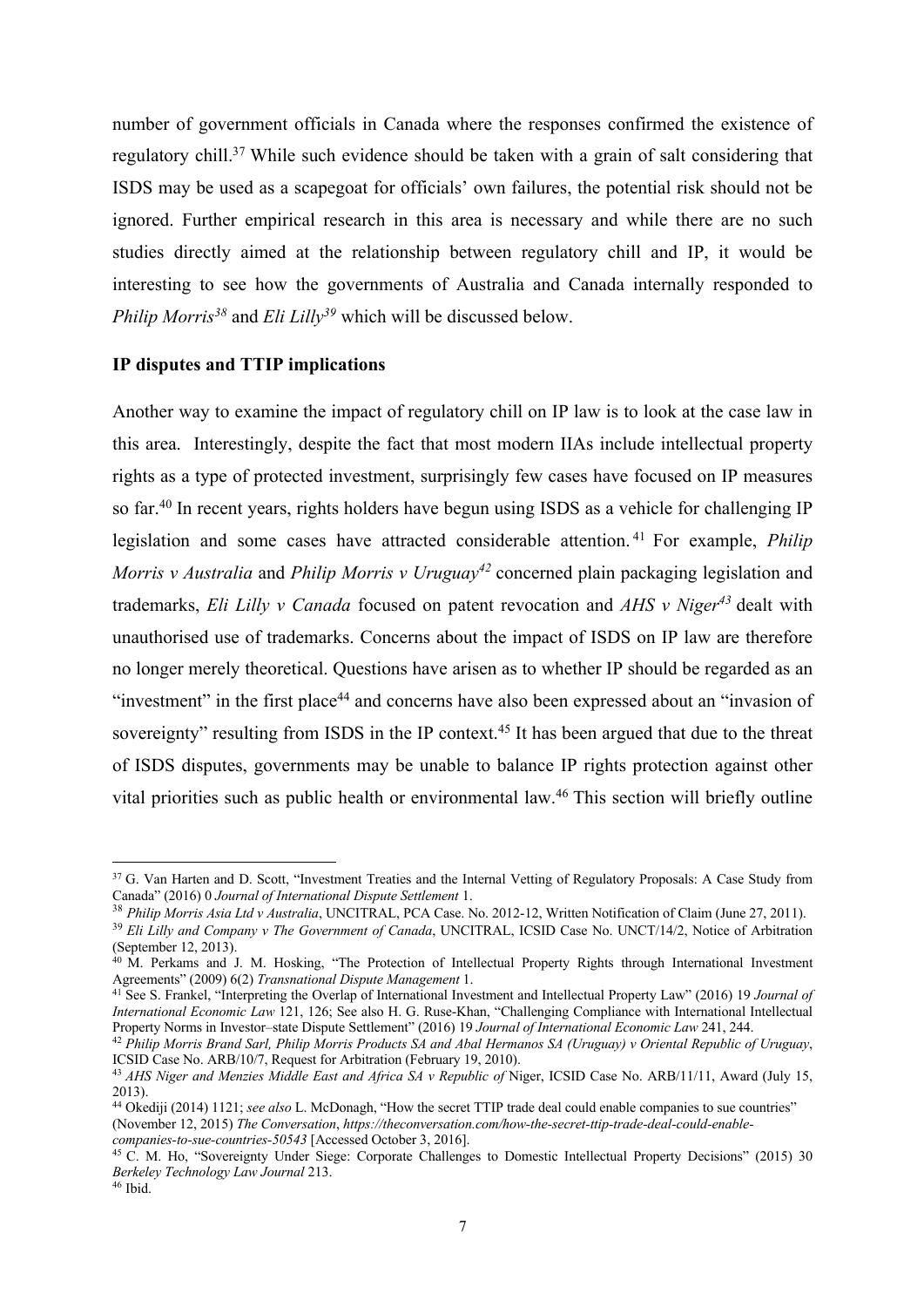two of the most controversial IP ISDS cases before analysing their wider implications in the context of the TTIP.

#### **Philip Morris v Australia**

Although *Philip Morris* challenged Australian public health measures, IP was a key issue.<sup>47</sup> In 2012, Australia put in force legislation requiring tobacco products packaging to be coloured in "drab dark brown" and to display graphic health warnings. Crucially, graphic logos representing the brand were also prohibited. The primary purpose of the legislation was to promote public health by reducing the attractiveness of tobacco products. Philip Morris brought ISDS proceedings against Australia under the Australia-Hong Kong BIT,<sup>48</sup> arguing that the legislation "manifestly deprives it of its intellectual property and the commercial utility of its brands". <sup>49</sup> The company claimed that as they are not allowed to use their trademarks, Australia's actions were "expropriatory". Philip Morris argued that Australia violated the BIT by enacting legislation which is incompatible with other international agreements governing IP law, namely the Paris Convention for the Protection of Industrial Property and the Agreement on Trade-Related Aspects of Intellectual Property Rights (TRIPS). In December 2015, the tribunal dismissed Philip Morris' claims on jurisdictional grounds. Prior to initiating the dispute the company obtained an Australian subsidiary solely for the purpose of suing Australia under the BIT, which amounted to an abuse of process.<sup>50</sup> The significance of this case is analysed further below.

#### **Eli Lilly v Canada**

The *Eli Lilly* case was the first IP ISDS dispute filed under the North American Free Trade Agreement (NAFTA).<sup>51</sup> Eli Lilly is a global pharmaceutical company which had the patents for two of its drugs invalidated by Canadian courts on the basis of the "promise doctrine". This rule requires patent applications to support the claimed inventive promise in order to satisfy the utility standard.<sup>52</sup> If the applicant does not provide evidence of the claimed benefits at the time of applying, the patent could be revoked. In late 2012, Eli Lilly started

<sup>47</sup> T. Voon, A. Mitchell and J. Munro, "Intellectual Property Rights in International Investment Agreements: Striving for Coherence in National and International Law" in C. Lim & B. Mercurio (eds), *International Economic Law after the Global Crises* (Cambridge University Press, 2014) 380.

<sup>48</sup> Agreement with Hong Kong concerning the Promotion and Protection of Investments [1993] ATS 30.

<sup>49</sup> *Philip Morris (2011)* para 33, Voon et al (2014) 5.

<sup>50</sup> Australian Government, "Tobacco plain packaging—investor-state arbitration" (2016)

*https://www.ag.gov.au/tobaccoplainpackaging* [Accessed October 3 2016) <sup>51</sup> North American Free Trade Agreement,  $32$  ILM 289 and 605 (1993).

<sup>52</sup> Okediji (2014)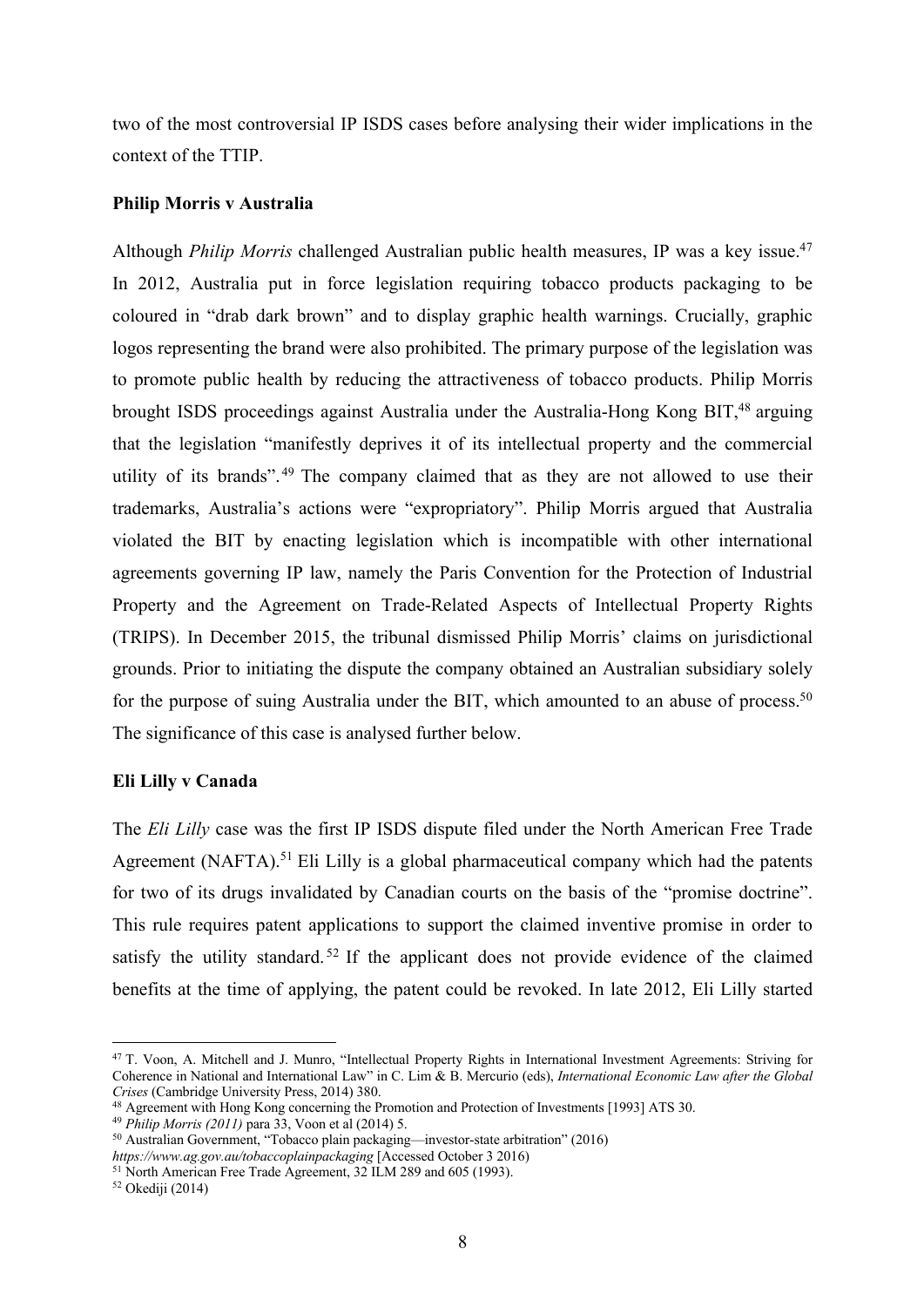ISDS proceedings against Canada, claiming that the doctrine is "inconsistent with the utility standard embodied in NAFTA Chapter 17, is significantly out of step with the law of utility in Canada's NAFTA partners, and is a dramatic departure from the standard in Canada when [the patents] were filed".<sup>53</sup> The company argued that the decision violates the country's international IP obligations under NAFTA, TRIPS and the Patent Cooperation Treaty. It claimed that the actions of Canada amounted to an indirect expropriation of its IP rights and sought \$500 million in damages. The case is still pending as of November 2016.

#### **Analysis and implications for the TTIP**

While no ISDS proceedings challenging IP law have been brought against EU Member States yet, *Philip Morris* and *Eli Lilly* are indicative of the potential problems which may emerge in Europe following the conclusion of the TTIP. These cases highlight the tensions which may arise between governments pursuing legitimate public policy objectives and private companies which may incur financial losses as a result. The plain packaging dispute is particularly controversial due to the sensitivity of the issues involved and is often used as an example for the reduced regulatory freedom ISDS allegedly causes. Moreover, while *Philip Morris* was decided on jurisdictional grounds, it is unclear what would have happened if the substance of the company's claims was examined. Indeed, following the tribunal's decision, the tobacco company stated that it is "regrettable that the outcome hinged entirely on a procedural issue that Australia chose to advocate instead of confronting head-on the merits of whether plain packaging is legal or even works".<sup>54</sup> The statement indicates that this is unlikely to be the last attempt for a tobacco company to challenge such legislation and that this may well occur in Europe once the TTIP comes into force, especially considering the recent implementation of legislation on standardised tobacco products packaging in the EU.55

Similarly, although *Eli Lilly* is still pending, it indicates the challenges EU governments may face in the field of patent law and confirms recent tendencies to challenge compliance with international IP obligations via ISDS. <sup>56</sup> What is interesting about this case is that the company is seeking compensation for rights which never existed in the first place as the patents were automatically rendered invalid. Commentators have described Eli Lilly's claim

<sup>53</sup> *Eli Lilly* (2013) para 9.

<sup>54</sup> Cited in J. Smith, "Australia wins legal battle over plain cigarette packs" *Financial Times* (December 18, 2015), *https://www.ft.com/content/b0742d48-a542-11e5-9101-8718f09f6ece* [Accessed October 3 2016)

<sup>&</sup>lt;sup>55</sup> Directive 2014/40/EU of the European Parliament and of the Council of 3 April 2014 on the approximation of the laws, regulations and administrative provisions of the Member States concerning the manufacture, presentation and sale of tobacco and related products..

<sup>56</sup> Khan (2016) 249.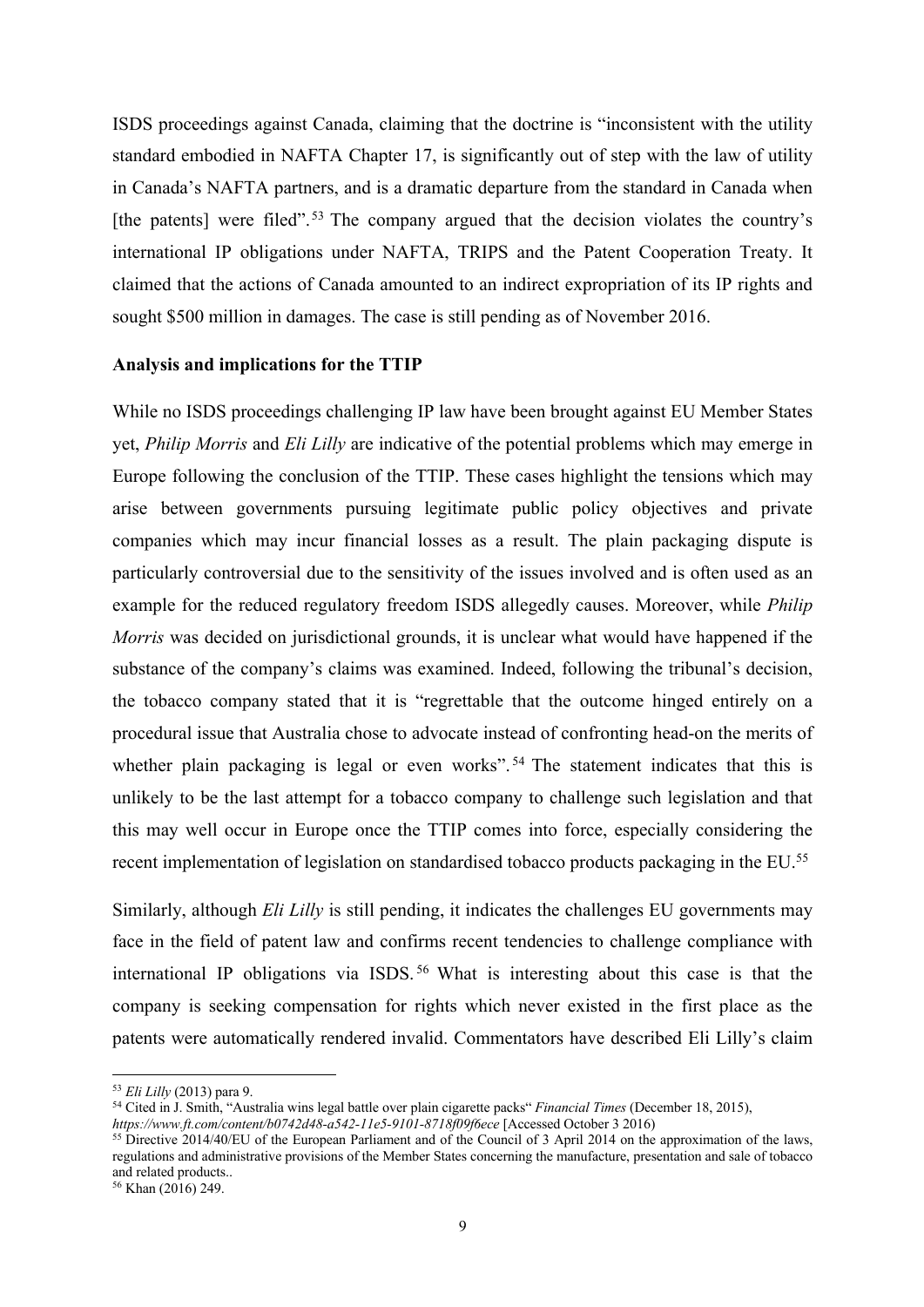as a "clear attack on the principle that national courts have the right to determine matters of patent validity under national legislation"<sup>57</sup> while others have argued that "intellectual property has long ceased to be primarily a domestic concern".58 Furthermore, it has been claimed that if Eli Lilly wins, it will "disrupt internationally accepted norms that permit countries to have different standards of protection". <sup>59</sup> Even before Eli Lilly initiated proceedings, one of the largest law firms in the world reportedly suggested that IIAs including ISDS are the new way forward for pharmaceutical companies to protect themselves from the "assault" their patents are facing abroad. <sup>60</sup> Moreover, it has been argued that compensation is not the primary objective of Eli Lilly; rather, it is claimed that the company is attempting to change Canadian patent law to fit its own ends.<sup>61</sup> While it is difficult to determine whether such claims are true, using ISDS as a tool to force changes to undesirable laws is foreseeable within the theory of regulatory chill. If Eli Lilly is successful, this may encourage any private company opposed to a particular IP measure to attempt to indirectly change the law to fit its own needs.

The implications of these cases are therefore significant. They demonstrate that IP law is an area vulnerable to regulatory chill. Crucially, they also suggest there is a high risk that states participating in the TTIP may become increasingly cautious about reforming their domestic IP laws following its implementation.

#### **CONCLUSION**

At this stage of the negotiation process, it appears highly likely that ISDS or a similar arbitration mechanism such as the proposed Investment Court System will be incorporated in the final TTIP deal. Although such a dispute-settlement system could provide a number of benefits such as greater protection for foreign investors and increased inward investment flows for participating governments, there are also legitimate concerns about reduced regulatory freedom. While some may argue that the debate on regulatory chill is inconclusive as it is difficult to demonstrate its existence with absolute certainty, this should not be a reason to dismiss or underestimate concerns about the negative impact of ISDS on IP law. As long as there is a potential risk, the dispute settlement provisions in the TTIP must be

<sup>57</sup> McDonagh (2015).

<sup>58</sup> Okediji (2014) 1122.

 $59$  Ho (2015) 213.

<sup>&</sup>lt;sup>60</sup> Ibid, 220. This statement is problematic as it is questionable which side is really carrying out the alleged "assault" – is it governments pursuing legitimate public policy objectives or private companies which have been adversely affected as a result?

<sup>61</sup> Okediji (2014) 1121.